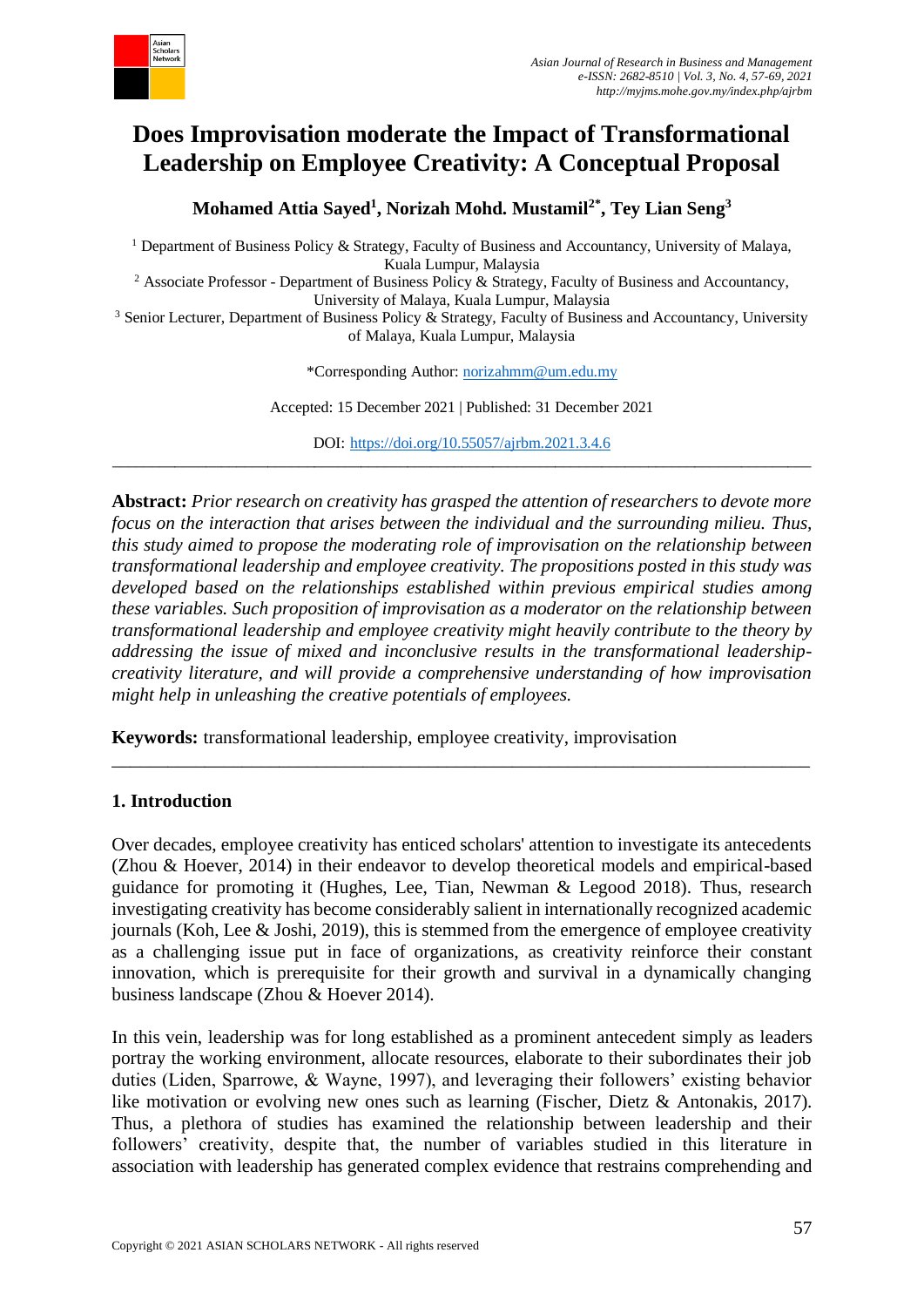

developing finding-based recommendations (Derue, Nahrgang, Wellman, & Humphrey, 2011). In another word, although the incessant endeavours undertaken by scholars to identify the factors that prosper employee creativity (Henker, Sonnentag & Unger, 2015; Jaiswal & Dhar, 2016; Ma & Jiang, 2018; Tse, To & Chiu, 2018), the surge of literature investigating transformational leadership and employee creativity and the stream of empirical findings suffer from the inconclusiveness of results in terms of significance and non-significance and sometimes negative relationship between transformational leadership and employee creativity (Koh et al., 2019; Shafi, Lei, Song & Sarker, 2020).

Therefore, this current study is expected to address this deficiency by looking into the boundary condition of this relationship. This will be through introducing a moderator that might fill this paucity. By doing so, the study will respond to a recent call in the leadership and creativity literature "there is a need for additional empirical studies that examine factors that influence employees' creativity" (Alblooshi, 2018, p. 16). Consequently, this evokes future research to further investigate the boundary conditions that might impact the relationship that exists between transformational leadership, and creativity (Koh et al., 2019). In this vein, introducing a moderator might strengthen the interaction between these variables.

In this context, it is noteworthy that the componential theory of creativity (Amabile, 1996) have been analysed by Fisher and Amabile (2009) and it was evidenced that this theory lacks improvisation. Drawing on that, those scholars have suggested that to explain the creativity phenomenon, there is a need to have a boundary condition as "improvisation" which might enhance the explanation of the creativity process. This is due to that improvisation is considered a tactic that caters to creativity in firms, for its instantaneous potential and its capacity to generate bottom-up actions. The concept of improvisation hail from the observation that some individuals possess a unique aptitude to create things out of extant few resources—to improvise (Hmieleski, & Corbett, 2006). That capacity enables them to perform things in a way that is distinct from the others—and sometimes that distinction leading to engender an initiative in a resourceful way. Moreover, improvisation entails more repetitive and pivoting action (Gojny-Zbierowska & Zbierowski, 2021).

This evokes to examine the impact of improvisation in strengthening this interaction as many research elucidated that improvisation can be considered as a prominent tool to provoke the spirit of creativity and to make individuals perceive their inner potentials to be more creative, despite that scarce literature has studied the impact of improvisation on creativity (Hassan, 2019). Additionally, despite that a myriad number of factors affecting individual creativity have been examined in prior studies (Amabile & Mueller, 2009; Tierney & Farmer, 2002; Amabile, 1998), scarce quantitative research has focused on improvisation (Nisula, 2015).

# **2. Literature Review**

## **Amabile Componential Theory of Creativity**

Creativity denotes original and beneficial ideas by individuals or a small team functioning together (Amabile, 1988); these ideas can be related to "new products, services, processes, or practices". Drawing on the componential theory of creativity, "all humans with normal capacities can produce at least moderately creative work in some domain, some of the time and that the social environment (the work environment) can influence both the level and the frequency of creative behavior" (Amabile, 1997, p. 42). Thus, creativity is the thorough paradigm of social and psychological components that are imperative to generate a creative "response". This model encompasses four components; three constituents relevant to the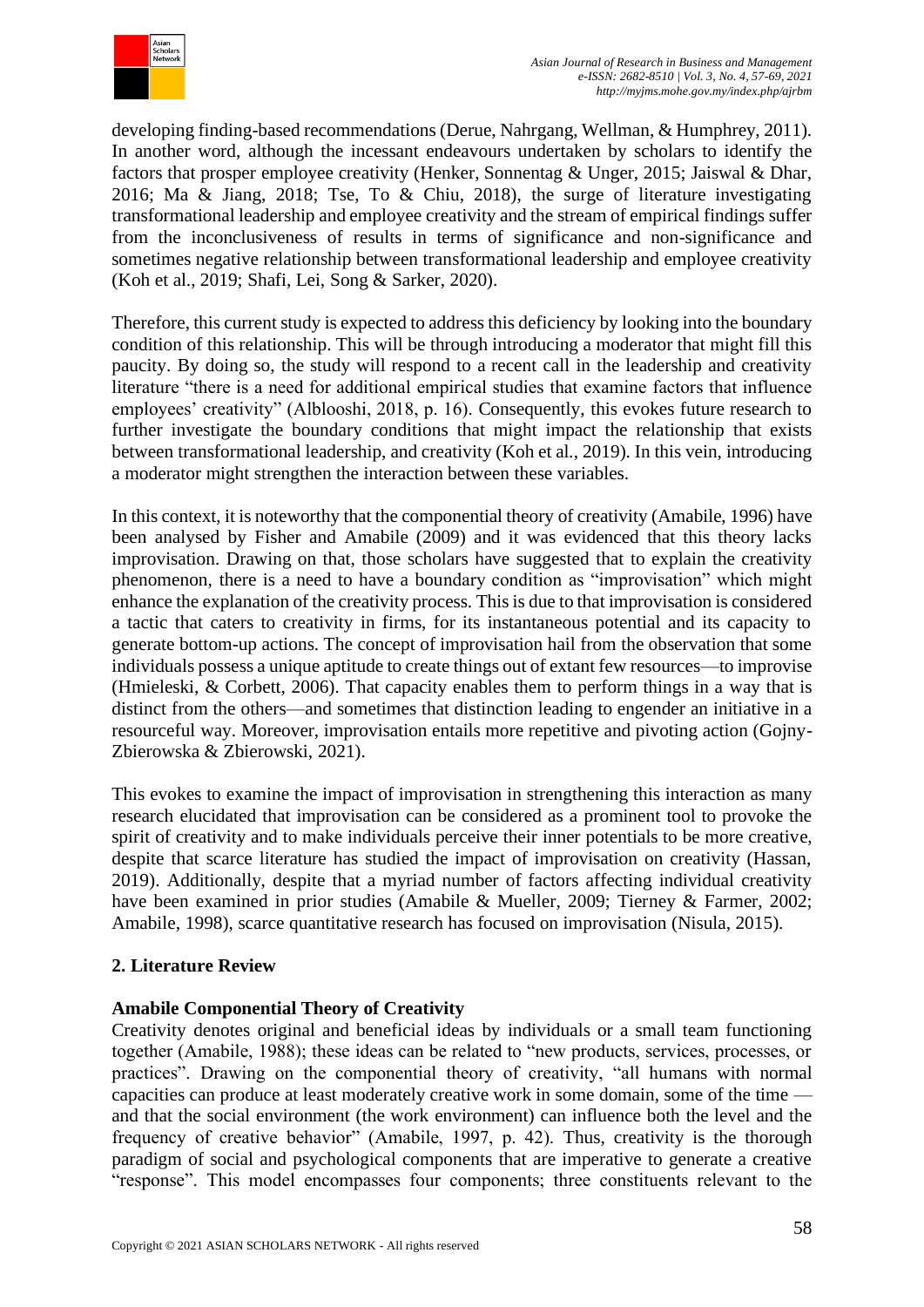

domain where the individual works: "domain-relevant skills, creativity-relevant processes, and intrinsic task motivation". The fourth component is the "social environment" surrounding the individual. Based on this premise, creativity surges when individuals develop their knowledge, technical competencies, and expertise in a specific realm theorized as "domain-relevant skills'. The second component, "creativity-relevant processes", encompasses attributes associated with the personality, risk-taking capacity, possessing a cognitive style, and owning divergent thinking that enables nurturing creative thinking (Amabile, 2012). The third component is "intrinsic task motivation", which was perceived by a considerable number of researchers as the key driver to triggering creative behavior (Amabile, 1997). This is due to that intrinsic task motivation as theorized by Amabile (1997) is the "central tenet" of creativity; as individuals turn more creative when they perceive that the carried activity is thrilling, involving, and challenging (Amabile, 2012). The fourth component is "the social environment" which constitutes the work setting that comprises all extrinsic motivators that might boost or impede intrinsic motivation as well as creativity (Amabile, 2012). A surge of previous studies has shown various external factors like leadership, innovation climate, and management support that nurture individuals' creativity (Li, Bhutto, Xuhui, Maitlo, Zafar & Bhutto, 2020; Tung, 2016; Wang, Rode, Shi, Luo & Chen, 2013).

The componential theory of creativity that was grounded initially by Amabile (1988), postulated that individual creativity comprises one "external component" which is the social environment, and three "intra-individual components"; intrinsic task motivation, domainrelevant skills, and creativity relevant skills.

- The social environment includes all external forces that represent either obstacles or inducements to both intrinsic motivation and creativity (Amabile, 1988).
- Intrinsic task motivation implies the passion to cope with the problem stemmed from being interesting and challenging (Amabile, 1988).
- The domain-relevant skills revolves around the knowledge, expertise and job related skills acquired by the individual in the domain the individual works. These skills comprise the inputs that the individual will rely on to produce potential responses and the expertise against which he/she will judge how feasible are the responses (Amabile, 1988).
- Creativity-relevant processes involve cognitive flexibility exhibited in combining and analyzing information and exposure to fresh experience, instigating new perspectives in tackling problems (Amabile, 1988).

The componential theory explicates that creativity occur in sequence -like path as follow (Amabile, 1988):

- **The first stage: problem identification** is the phase where the individual begin to acknowledge that there is a need to find a solution for a specific problem. At this phase, task motivation will play a robust effect, as it determines whether the individual will be willing to engage with this problem and the level of such engagement.
- **In the second stage: preparation,** domain-relevant skills lead this phase as the individual will be in a quest to collect information (and likely earn new knowledge and skills) to perform the task.
- **The third stage: response generation**, Creativity-relevant skills, and task motivation heavily determine the output of the potential response produced by the individual.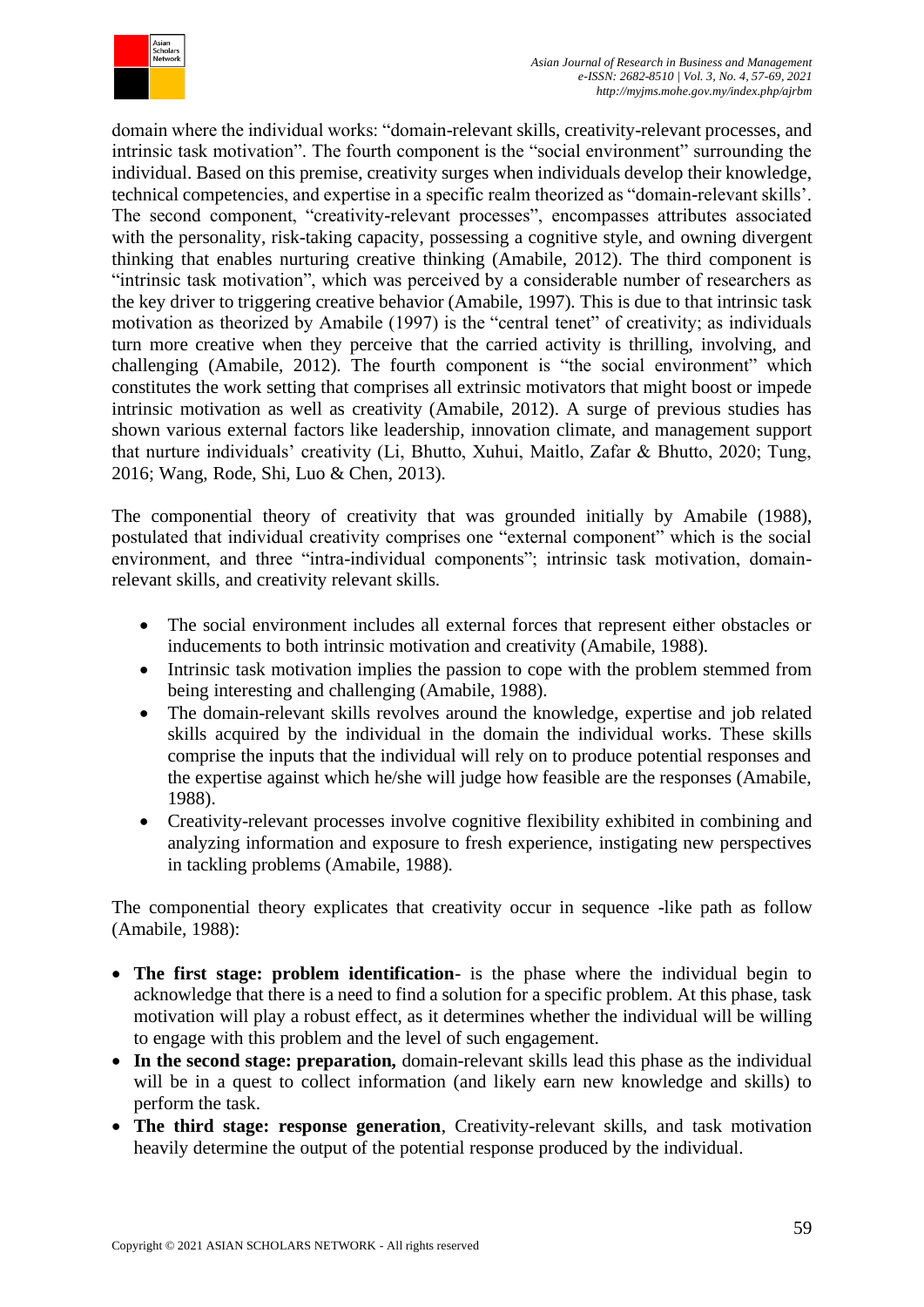

- **In the fourth stage: response validation**, the individual relies mostly on domain-relevant skills to assess the novelty and the feasibility of the responses.
- **In the fifth stage: the outcome**, the final response is disseminated to others in the organization and the result of the entire process is judged. In case the result is a complete success (a novel and feasible solution is recognized by others) or complete failure (no enhancement in the pursuit of a solution), the process ends. If there is minor development toward achieving the ultimate goal, the individual possibly returns to the first phase and commences the process.

#### **Transformational Leadership and Employee Creativity**

In the leadership-creativity literature, transformational leadership is the style that is foremost attached to employees' creative outcomes. This link is gleaned from nurturing their subordinates' self-confidence, triggering their intrinsic motivation, creating desirable relationships with all subordinates, and inspiring them. As a result, those followers cultivate a creative-oriented endeavor (Al Harbi, Alarifi & Mosbah, 2019).

It is argued that transformational leaders' intellectual stimulation provokes their followers to question old assumptions, reconsidering problems, tackling them from new perspectives. In such a pursuit, followers are more likely to become active thinkers.

The argument is that through idealized influence, the transformational leader acts as a role model, and thereof, followers in a reciprocal way will be having a strong sense of purpose that will arouse them to perform in a way that surpasses their leaders' expectations (Bass, 1985). They will be more triggered to afford the risk and to develop paths towards creativity (Gong, Huang & Farh, 2009).

It is argued that through inspirational motivation, leaders are capable to stimulate their subordinates by articulating an optimistic and aspiring vision, nourishing a belief of psychological safety where subordinates are induced and energized to carry on risks. Thus, they will be pursuing their path without being anxious about negative potential outcomes (Kahn, 1990), and their developed confidence will fuel their ambition towards attempting new approaches that might lead to creative solutions (Shamir, House & Arthur, 1993).

**Proposition-1:** Transformational leadership is positively related to employee creativity.

#### **Improvisation and Employee Creativity**

Improvisation is the conjunction of composition and execution of an activity in time which is contrary to accomplishing pre-set routines, thus, it is not unplanned (Moorman & Miner 1998). It constitutes the extemporaneous and real-time devising and execution of a novel response to an unexpected situation (Magni, Palmi & Salvemini, 2018). In another word, improvisation is the act of coping with the unanticipated without being prepared. Thus, improvisation implies an act of going beyond the set routines to generate a novel solution for the faced problem (Hadida, Tarvainen & Rose, 2015). It is noteworthy, that many characteristics depict improvisation like novelty, the extent of improvisation, and time burden. In the plethora of literature, the extent of improvisation is confined as "a continuum that starts by interpretation, embellishment, variation and at the upper limit improvisation" (Hamzeh, Faek & AlHussein, 2018, p. 63).

Improvisation entails a postulation that change is incessant, and is not deemed as a threat or something perilous. When change arises, new opportunities are created. That idea that an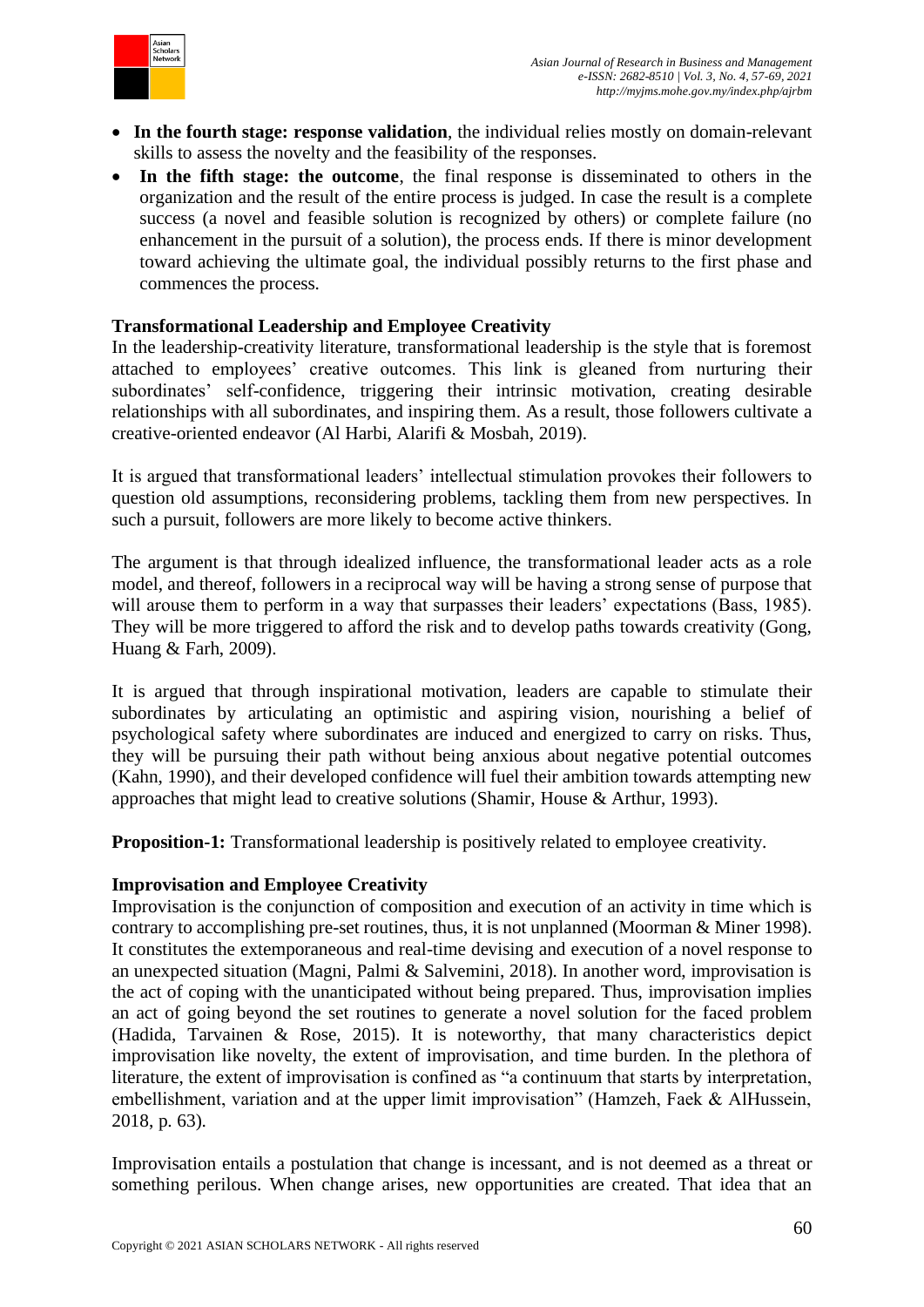

individual has been contemplating is suddenly possible. Improvisers who are apt to make decisions with no prior preparation are those who act, who don't wait or ask for permission. In general, fears tight individuals, thus, improvisers attempt instead to overcome these fear by unleashing such momentum initiative. They expose themselves to menaces in their pursuit to take decisions independently. Thus, improvisation should be simple and raw to be more likely to work. Therefore, the fewer opportunities grasped, the more creativity will prosper (Falkheimer & Sandberg, 2018).

Employee improvisation is an individual intentional extemporaneous composition and implementation of novel action to cater to unexpected and critical contextual scenarios (Fisher & Barrett, 2019; Moorman & Miner, 1998). Therefore, improvisation has evolved as a prevailing topic for both researchers and practitioners provided its impact in engendering novel responses to enact with the unforeseen events (Magni, Proserpio, Hoegl, & Provera, 2009).

Opposing to a routine script, which implies little patterns of change, improvisation is a vital behavior in a vibrant setting, where current procedures and practices might likely be nonfeasible (Miner, Bassoff & Moorman, 2001; Pavlou & El Sawy, 2010). Improvisation is not an accidental behavior but it relies on micro patterns that reunify and order in novel means. Thus, improvisation is an essential behavior that leads to individual creativity (Chen, Liu, Tang & Hogan, 2020).

Particularly, improvisation can support creativity in two approaches. First, improvisation assists individuals to seek and gather fresh information that is pivotal for generating creative ideas (Anderson, Potočnik & Zhou, 2014; Crossan, 1998). Thus, the creativity literature has robustly highlighted the inevitability  $\check{\ }$  of original information to trigger employee creativity (Shalley, Zhou & Oldham, 2004), due to that creativity emanates from shaping and restructuring original information (Zhou & Hoever, 2014). Improvisation provokes employees to establish a distinguished repertoire of original knowledge that can cater to contextual emerging challenges in such a creative approach (Magni et al., 2009). Nevertheless, employees who do not improvise will be unlikely to determine and collect original information, thus will not be prepared to generate creative thoughts (Freedman & Edwards, 1988). Second, employees who resort to improvisation are more prone to challenge their firms' contracts with alternate solutions (Magni et al., 2009; Vera & Crossan, 2005). In another meaning, improvisation stimulates employees to continuously challenging current routines and suggesting new tactics to tackle problems (Cunha & Clegg, 2019) and to be more apt to be creative (Chen et al., 2020). This is because creativity implies departing from set procedures and rules (Baer & Oldham, 2006), enabling individuals to be more capable to diverge from accustomed practices and accomplish their tasks in distinctive ways (Amabile, Conti, Coon, Lazenby, & Herron, 1996).

## **Moderating role of Improvisation**

Over decades, transformational leadership has been portrayed as a general panacea for all organizational deficiencies (Caniëls, Semeijn & Renders, 2018). This can be attributed to that transformational leaders inspire followers in their sphere of impact to surpass self-interest in pursuing the organization's needs (Bass, 1999; Mendelson, Alam, Cunningham, Totton & Smith, 2019). Despite that, other scholars argued that it is time to forego the transformational leadership construct as a whole (Van Knippenberg & Sitkin, 2013) and to look at the conditions where transformational leadership may not properly work (Alvesson & Kärreman, 2015; Blom & Alvesson, 2015; Caniëls et al., 2018).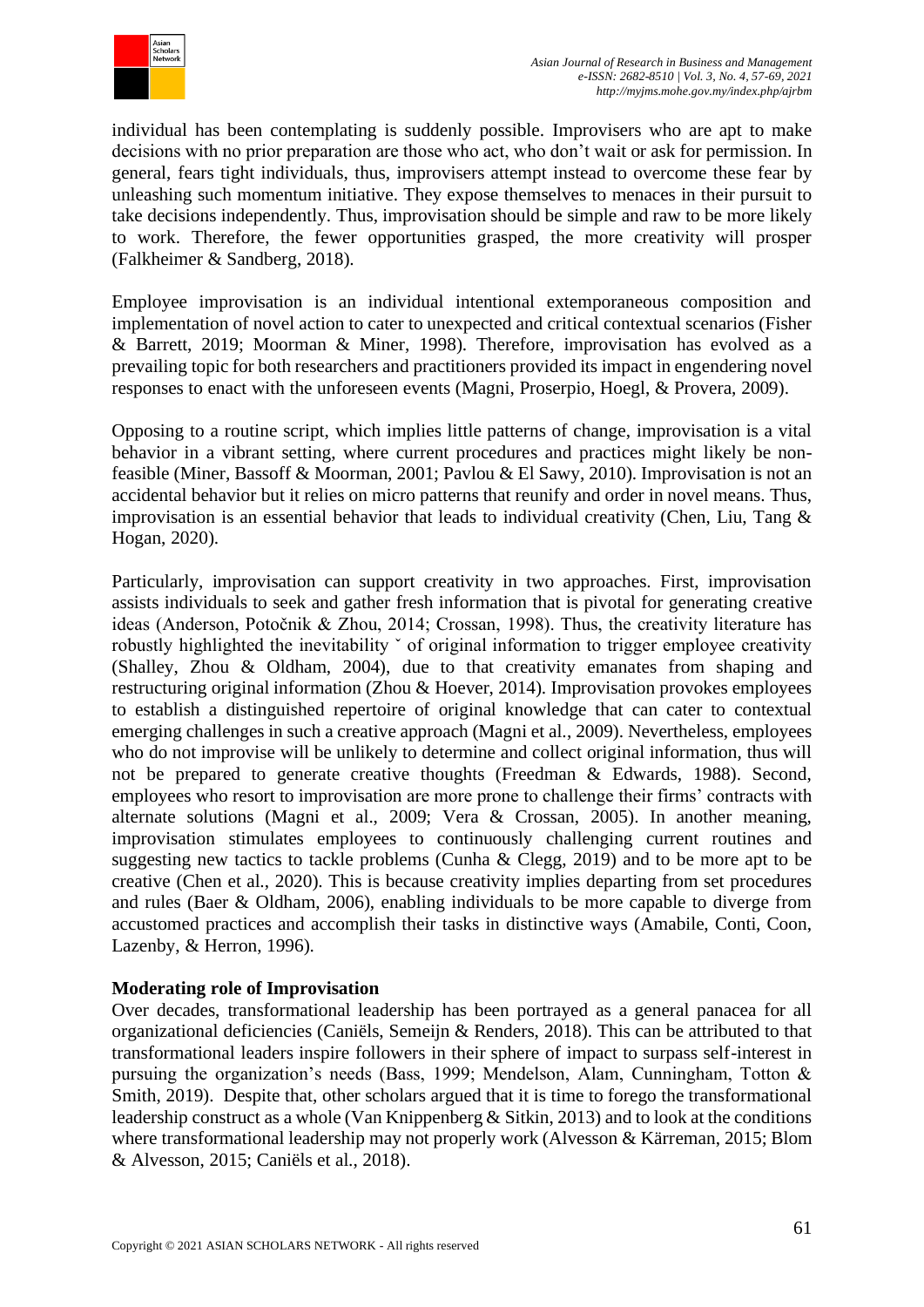

In the creativity literature, it was established that improvisation may impact the extent of divergent thinking (Webster, 1977), which by its turn enables coming up with an array of possible solutions for a specific problem to be a path for problem-solving (Lewis, 2012). This pursuit of developing different alternate solutions for the problem will associate with the intellectual stimulation fuelled by transformational leadership to their followers. This is stemmed from transformational leaders are eliciting followers to think in new ways, revisit old problems, challenge existing assumptions in their endeavor to solve these problems (Chen, Chang, Yeh & Lin, 2014; Ostafin & Kassman, 2012; Walsh, 2017).

Improvised employees possess the capability to generate work that is original and proper (Runco & Jaeger, 2012). This conduct, being descriptive in nature and context-relevant (Nemkova, Souchon & Hughes, 2012), is anticipated to surge employees' aptitude for creating pertinent solutions to customers' incidental needs (Wang & Netemeyer, 2004). Since improvisation drives act when it concerns a lot (Weick, 1998), it may offer spontaneous responses which contribute to employees' benefit. Improvising employees are more apt to generate fresh and beneficial solutions on the spur of the moment, and they are more capable to continuously adjust (Crossan, Cunha, Vera & Cunha, 2005). This may enable them to have rapid responses while facing a complex situation (Cunha, Clegg & Kamoche, 2006; Magni et al., 2018). Furthermore, improvisation is an effective tool that permits individuals to avert being recurrently surprised by unanticipated events (Dovigo, 2016). These responses might represent solutions that may convert unexpected incidents into real benefits (Hamzeh et al., 2018). Thus, it would be apparent that creativity can be triggered through improvisation (Richard, Halliwell & Tenenbaum, 2017). Based on this premise, practicing improvisation deliberately may unleash individuals' potential creativity (Kleinmintz, Goldstein, Mayseless, Abecasis & Shamay-Tsoory, 2014).

**Proposition-2**: The positive relationship between transformational leadership and employee creativity will be stronger when improvisation is high.

## **Proposed research framework**



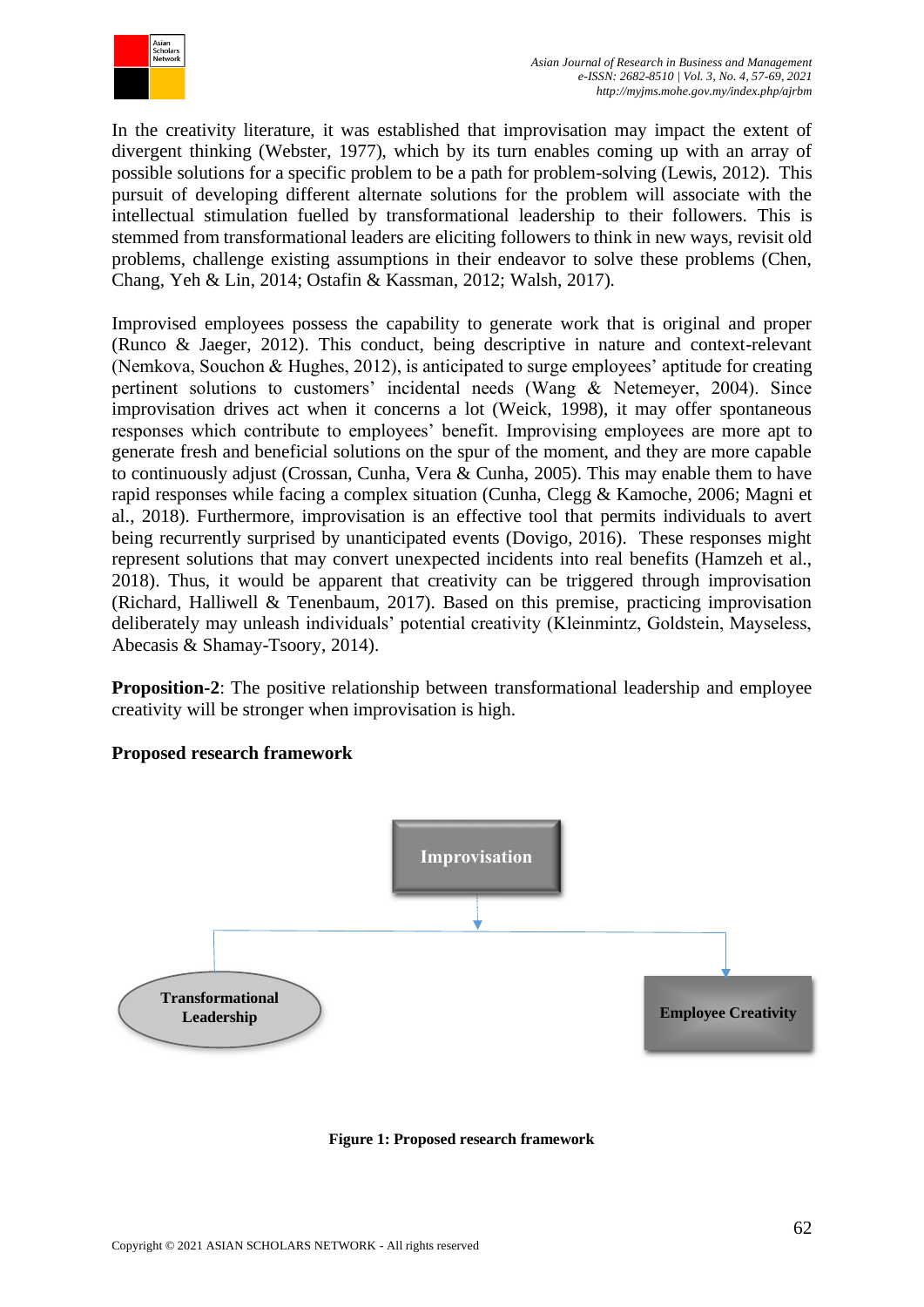

## **3. Conclusion**

In this research, the proposition for the impact of transformational leadership on employee creativity was posited to be positive and significant, and the results revealed by the surge of empirical studies support this postulation and confirmed the positive relationship between transformational leadership and employee creativity (for example Cummings & Oldham, 1997; Miao & Cao, 2019; Qu, Janssen & Shi, 2015; Scott & Bruce, 1994; Tierney, Farmer & Graen, 1999). Such association was attributed by scholars to the conceptualization of transformational leadership in terms of its four dimensions (Çekmecelioğlu & Özbağ, 2016), whilst others referred it to intellectual stimulation, inspirational motivation, and individualized consideration (García-Morales, Jiménez-Barrionuevo & Gutiérrez-Gutiérrez, 2012; Si & Wei, 2012). Particularly, intellectual stimulation as implying subordinates' capacity to tackle old problems from new perspectives and to challenge existing assumptions (Bass & Riggio 2006), to get cognitively engaged in their thoughts (Watts, Mulhearn, Todd & Mumford, 2017), given that transformational leaders share their thoughts with their subordinates regarding potential risks (Pandey, Davies, Pandey & Peng, 2016).

Whilst the idealized influence implies admiration by subordinates, stemmed from viewing them as exceptional (Kark, Shamir & Chen, 2003; Yukl, 1998), a role model that fuels them to outperform (Bass, 1985), triggering them to emulate those leaders (Ghadi, Fernardo & Caputi, 2013), acquiring new behaviors, affording risk in their pursuit towards creativity (Abbas, Othman & Rahman, 2012; Gong et al., 2009).

In terms of inspirational motivation, scholars attributed it to transcending self-interests towards more collective vision (Bass, 1985), instilling confidence that enables generating new initiatives (Suifan, Abdallah & Al Janini, 2018), dissipate any feeling of anxiety (Kahn, 1990), which by its turn will fuel their creative potential (Shamir et al., 1993).

Fourthly, individualized consideration implies acknowledging subordinates' needs for growth and development (Shin & Zhou, 2003) which by its turn will cultivate the subordinates' selfefficacy (Bass, 1990).

In conclusion, the insights of this study offer theoretical support for the propositions that transformational leadership and employee improvisation might strengthen the later creativity. Drawing on the above, proposing improvisation as a moderator between transformational leadership and employee creativity might theoretically contribute in coping with the issue of mixed and inconclusive results highlighted within the surge of empirical findings. Additionally, proposing improvisation as a moderator might promote the extant understanding of the notion of creativity.

# **References**

- Abbas, M., Othman, M., & Rahman, P. (2012). Pre-school classroom environment: Significant upon childrens' play behaviour? Procedia - Social and Behavioral Sciences, 49, 47–65. https://doi.org/10.1016/j.sbspro.2012.07.005
- Al Harbi, J., Alarifi, S., & Mosbah, A. (2019). Transformation leadership and creativity: Effects of employee's pyschological empowerment and intrinsic motivation. Personnel Review, 48(5), 1082-1099. https://doi.org/10.1108/PR-11-2017-0354
- Alblooshi, M. (2018). Assessing factors that influence employees' creativity in public-sector organisations. The case of Dubai government organisations (Doctoral Dissertation,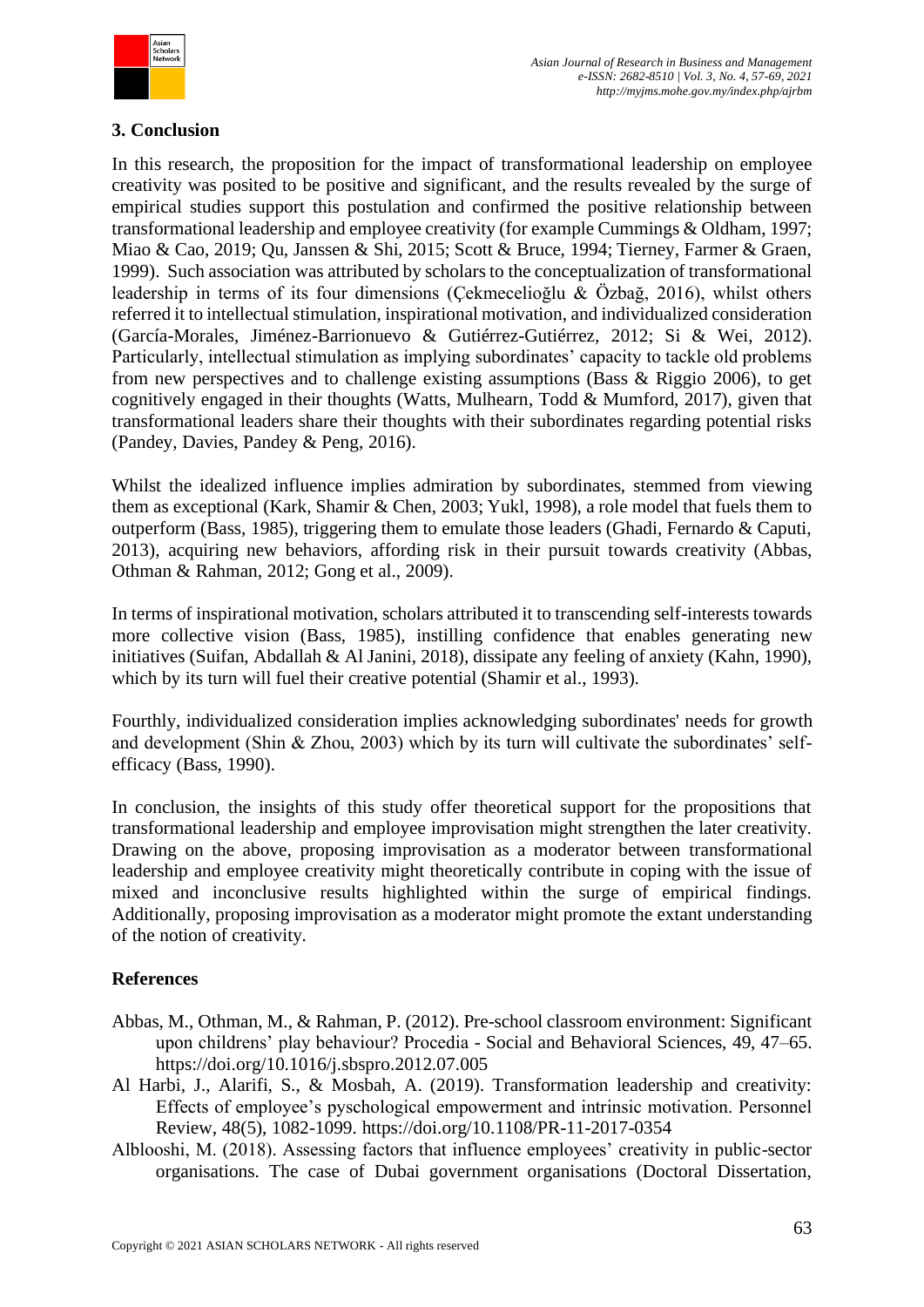

University of Wollongong in Dubai). . https://ro.uow.edu.au/theses1/278

- Alvesson, M., & Kärreman, D. (2015). Intellectual Failure and Ideological Success in Organization Studies. Journal of Management Inquiry, 25(2), 139–152. DOI: 10.1177/1056492615589974
- Amabile, T. (1996). Creativity in context. Boulder, CO: Westview.
- Amabile, T. (1997). Motivating creativity in organizations: On doing what you love and loving what you do. California Management Review, 40(1), 39-58.
- Amabile, T. (2012). Componential theory of creativity. Harvard Business School, 12(96), 1- 10.
- Amabile, T. M. (1988). A model of creativity and innovation in organizations. Research in Organizational Behavior, 10(1), 123-167. Amabile\_A\_Model\_of\_CreativityOrg.Beh\_v10\_pp123-167.pdf
- Amabile, T., & Mueller, J. (2009). Studying creativity, its processes, and its antecedents: an exploration of the componential theory of creativity, In J. Zhou & C. E. Shalley (Eds.), Handbook of Organizational Creativity (pp. 33-64). London: Taylor and Francis Group, Psychology Press.
- Amabile, T., Conti, R., Coon, H., Lazenby, J., & Herron, M. (1996). Assessing the work environment for creativity. Academy of Management Journal, 39(5), 1154-1184. https://doi.org/10.5465/256995
- Anderson, N., Potočnik, K., & Zhou, J. (2014). Innovation and creativity in organizations: A state-of-the-science review, prospective commentary, and guiding framework. Journal of Management, 40(5), 1297-1333. https://bura.brunel.ac.uk/bitstream/2438/10379/1/Fulltext.pdf
	-
- Baer, M., & Oldham, G. (2006). The curvilinear relation between experienced creative time pressure and creativity: Moderating effects of openness to experience and support for creativity. Journal of Applied Psychology, 91(4), 963–970. https://psycnet.apa.org/doi/10.1037/0021-9010.91.4.963
- Bass, B. (1985). Leadership and performance beyond expectations. New York; Free Press.
- Bass, B. (1990). Bass & Stogdill's handbook of leadership: Theory, research, and managerial applications (3rd ed.). New York: The Free Press
- Bass, B. (1999). Current developments in transformational leadership: Research and applications. Psychologist-Manager Journal, 3(1), 5–21. https://psycnet.apa.org/doi/10.1037/h0095852
- Bass, B., & Riggio, R. (2006). Transformational leadership (2nd ed.). New York, NY: Psychology Press.
- Blom, M., & Alvesson, M. (2015). All-inclusive and all good: The hegemonic ambiguity of leadership. Scandinavian Journal of Management, 31(4), 480–492. https://doi.org/10.1016/j.scaman.2015.08.001
- Caniëls, M., Semeijn, J., & Renders, I. (2018). Mind the mindset! The interaction of proactive personality, transformational leadership and growth mindset for engagement at work. Career Development International, 23(1), 48-66. https://doi.org/10.1108/CDI-11-2016- 0194
- Çekmecelioğlu, H., & Özbağ, G. (2016). Leadership and Creativity: The Impact of Transformational Leadership on Individual Creativity. Procedia - Social and Behavioral Science, 235, 243–249. https://doi.org/10.1016/j.sbspro.2016.11.020
- Chen, Y., Chang, C., Yeh, S., & Lin, Y. (2014). Green Transformational Leadership and Green Performance: The Mediation Effects of Green Mindfulness and Green Self-Efficacy. Sustainability, 6(10), 6604-6621. https://doi.org/10.3390/su6106604
- Chen, Y., Liu, D., Tang, G., & Hogan, T. M. (2020). Workplace events and employee creativity: A multistudy field investigation. Personnel Psychology. Retrieved 21 April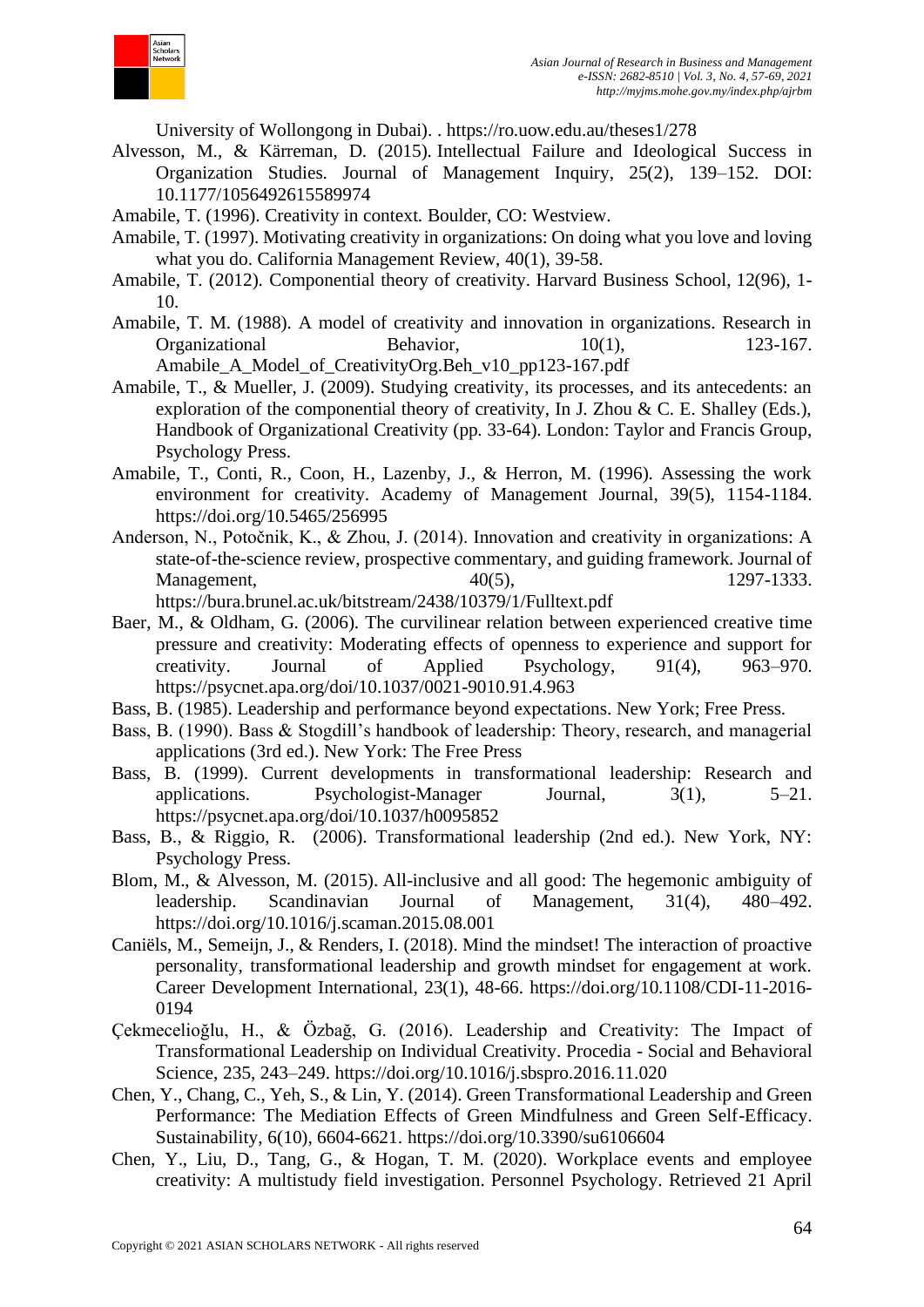

2020. [https://doi.org/10.1111/peps.12399.](https://doi.org/10.1111/peps.12399)

- Crossan, M. (1998). Improvisation in action. Organization Science, 9(5), 593-599. https://doi.org/10.1287/orsc.9.5.593
- Crossan, M., Cunha, M., Vera, D., & Cunha, J. (2005). Time and organizational improvisation. Academy of Management Review, 30(1), 129-145. https://doi.org/10.5465/amr.2005.15281441
- Cummings, A., & Oldham, G. (1997). Enhancing creativity: Managing work contexts for the high potential employee. California Management Review, 40(1), 22–38.
- Cunha, M., & Clegg, S. (2019). Improvisation in the learning organization: a defense of the infra-ordinary. The Learning Organization, 26(3), 238-251. https://doi.org/10.1108/TLO-07-2018-0126
- Cunha, M., Clegg, S., & Kamoche, K. (2006). Surprises in management and organization: Concept, sources, and a typology. British Journal of Management, 17(4), 317-329. https://doi.org/10.1111/j.1467-8551.2005.00470.x
- Derue, D. S., Nahrgang, J. D., Wellman, N. E. D., & Humphrey, S. E. (2011). Trait and behavioral theories of leadership: An integration and meta-analytic test of their relative validity. Personnel psychology, 64(1), 7-52. https://doi.org/10.1111/j.1744- 6570.2010.01201.x
- Dovigo, F. (2016). Jazz Improvisation, Mindfulness, and Organizational Learning. In M. Santi & E. Zorzi (Eds.) (pp. 119-138). UK: Cambridge Scholars Publishing. http://hdl.handle.net/10446/76777
- Falkheimer, J., & Sandberg, K. (2018). The art of strategic improvisation: A professional concept for contemporary communication managers. Journal of Communication Management, 22(2), 253-258. https://doi.org/10.1108/JCOM-03-2018-0020
- Fischer, T., Dietz, J., & Antonakis, J. (2017). Leadership process models: A review and synthesis. Journal of Management,  $43(6)$ ,  $1726-1753$ . https://serval.unil.ch/resource/serval:BIB\_79259CF79D9A.P001/REF.pdf
- Fisher, C. M., & Barrett, F. J. (2019). The experience of improvising in organizations: A creative process perspective. Academy of Management Perspectives, 33(2), 148-162. https://doi.org/10.5465/amp.2017.0100
- Fisher, C., & Amabile, T. (2009). Creativity, improvisation and organizations. In T. Rickards, M. A. Runco, & S. Moger (Eds.), The Routledge companion to creativity (pp. 13–24). New York: Routledge.
- Freedman, J., & Edwards, D. (1988). Time pressure, task performance, and enjoyment. In J. E. McGrath (Ed.), The social psychology of time: New perspectives (pp. 113–133). Sage Publications, Inc. https://psycnet.apa.org/record/1988-97488-005
- García-Morales, V., Jiménez-Barrionuevo, M., & Gutiérrez-Gutiérrez, L. (2012). Transformational leadership influence on organizational performance through organizational learning and innovation. Journal of Business Research, 65(7), 1040-1050. https://doi.org/10.1016/j.jbusres.2011.03.005
- Ghadi, M., Fernando, M., & Caputi, P. (2013). Transformational leadership and work engagement: The mediating effect of meaning in work. Leadership & Organization Development Journal, 34(6), 532-550. https://doi.org/10.1108/LODJ-10-2011-0110
- Gojny-Zbierowska, M., & Zbierowski, P. (2021). Improvisation as Responsible Innovation in Organizations. Sustainability, 13(4), 1-20. https://doi.org/10.3390/su13041597
- Gong, Y., Huang, J., & Farh, J. (2009). Employee Learning Orientation, Transformational Leadership, and Employee Creativity: The Mediating Role of Employee Creative Self-Efficacy. Academy of Management Journal, 52(4), 765–778. https://doi.org/10.5465/amj.2009.43670890
- Hadida, A., Tarvainen, W., & Rose, J. (2015). Organizational improvisation: A consolidating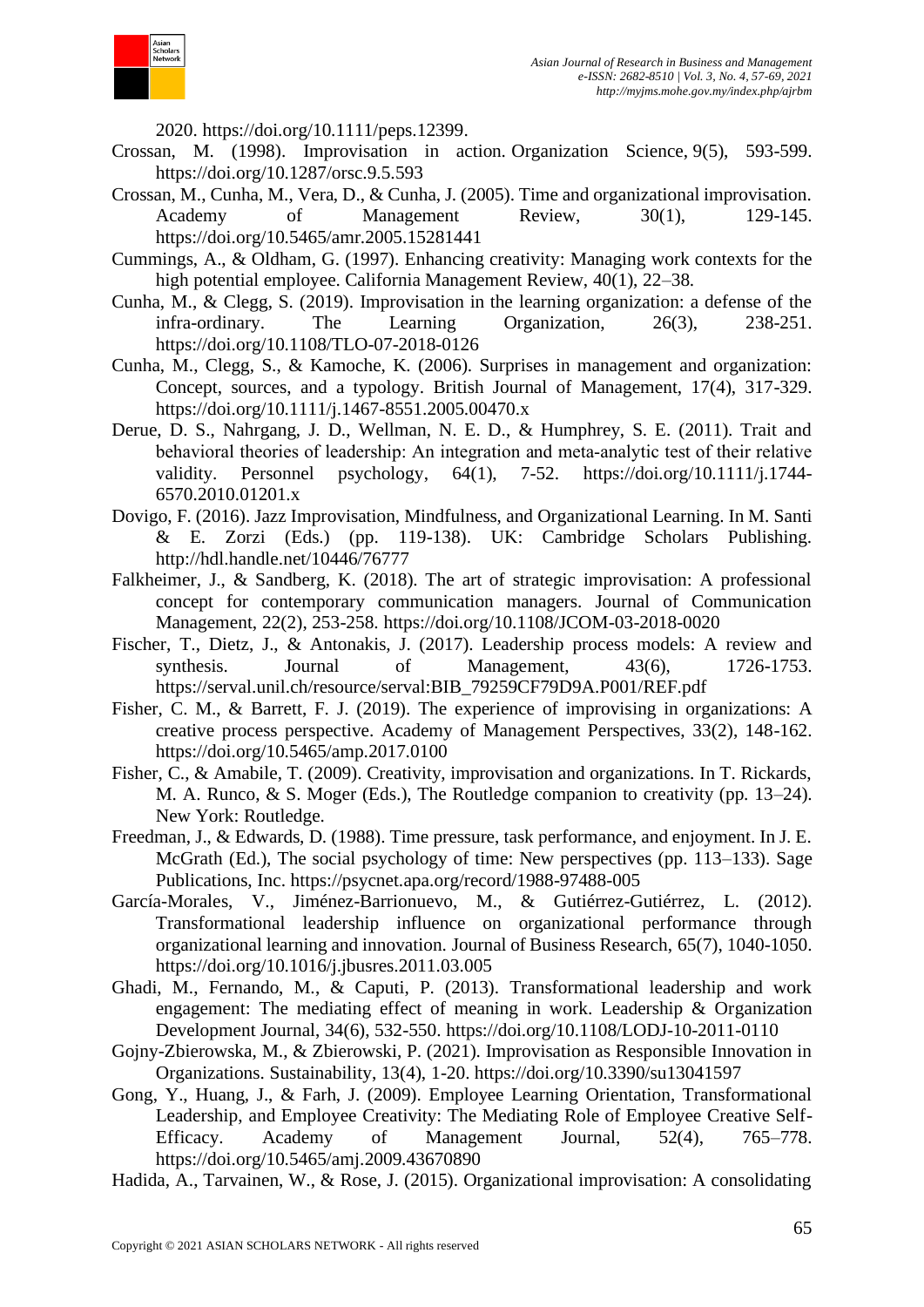

review and framework. International Journal of Management Reviews, 17(4), 437–459. https://doi.org/10.1111/ijmr.12047

- Hamzeh, F., Faek, F., & AlHussein, H. (2018). Understanding improvisation in construction through antecedents, behaviours and consequences. Construction Management and Economics, 37(2), 61-71. https://doi.org/10.1080/01446193.2018.1497189
- Hassan, D. (2019). Creativity Trilateral Dynamics: Playfulness, Mindfulness, and Improvisation. Creativity Studies, 12(1), 1–14. https://doi.org/10.3846/cs.2019.4313
- Henker, N., Sonnentag, S., & Unger, D. (2015). Transformational leadership and employee creativity: The mediating role of promotion focus and creative process engagement. Journal of Business and Psychology, 30(2), 235-247. https://doi.org/10.1007/s10869- 014-9348-7
- Hmieleski, K., & Corbett, A. (2006). Proclivity for improvisation as a predictor of entrepreneurial intentions. Journal of Small Business Management, 44(1), 45-63. https://www.tandfonline.com/doi/abs/10.1111/j.1540-627X.2006.00153.x
- Hughes, D., Lee, A., Tian, A., Newman, A., & Legood, A. (2018). Leadership, creativity and innovation: a critical review and practical recommendations. The Leadership Quarterly, 29(5), 549-569. https://doi.org/10.1016/j.leaqua.2018.03.001
- Jaiswal, N., & Dhar, R. (2016). Fostering employee creativity through transformational leadership: Moderating role of creative self-efficacy. Creativity Research Journal, 28(3), 367-371. https://doi.org/10.1080/10400419.2016.1195631
- Kahn, W. (1990). Psychological conditions of personal engagement and disengagement at work. Academy of Management Journal, 33(4), 692-724. https://doi.org/10.5465/256287
- Kark, R., Shamir, B., & Chen, G. (2003). The two faces of transformational leadership: Empowerment and dependency. Journal of Applied Psychology, 88(2), 246-255. https://psycnet.apa.org/doi/10.1037/0021-9010.88.2.246
- Kleinmintz, O. M., Goldstein, P., Mayseless, N., Abecasis, D., & Shamay-Tsoory, S. G. (2014). Expertise in musical improvisation and creativity: The mediation of idea evaluation. PloS one, 9(7), 1-8. https://doi.org/10.1371/journal.pone.0101568
- Koh, D., Lee, K., & Joshi, K. (2019). Transformational leadership and creativity: A metaanalytic review and identification of an integrated model. Journal of Organizational Behavior, 40(6), 625-650. https://doi.org/10.1002/job.2355
- Lewis, C. (2012). The Relationship between Improvisation and Cognition. Unpublished PhD thesis, University of Hertfordshire. http://hdl.handle.net/2299/8890
- Li, W., Bhutto, T., Xuhui, W., Maitlo, Q., Zafar, A., & Bhutto, N. (2020). Unlocking employees' green creativity: The effects of green transformational leadership, green intrinsic, and extrinsic motivation. Journal of Cleaner Production, 255, 1-33. https://doi.org/10.1016/j.jclepro.2020.120229
- Liden, R., Sparrowe, R., & Wayne, S. (1997). Leader-member exchange theory: The past and potential for the future. Research in Personnel and Human Resources Management, 15, 47-120. https://psycnet.apa.org/record/1998-07308-002
- Ma, X., & Jiang, W. (2018). Transformational Leadership, Transactional Leadership, and Employee Creativity in Entrepreneurial Firms. The Journal of Applied Behavioural Science, 54(3) 302–324. https://doi.org/10.1177%2F0021886318764346
- Magni, M., Palmi, P., & Salvemini, S. (2018). Under pressure! Team innovative climate and individual attitudes in shaping individual improvisation. European Management Journal, 36(4), 474–484. https://doi.org/10.1016/j.emj.2017.07.009
- Magni, M., Proserpio, L., Hoegl, M., & Provera, B. (2009). The role of team behavioral integration and cohesion in shaping individual improvisation. Research Policy, 38(6), 1044-1053. https://doi.org/10.1016/j.respol.2009.03.004
- Mendelson, M., Alam, J., Cunningham, C., Totton, A., & Smith, C. (2019). Are leaders with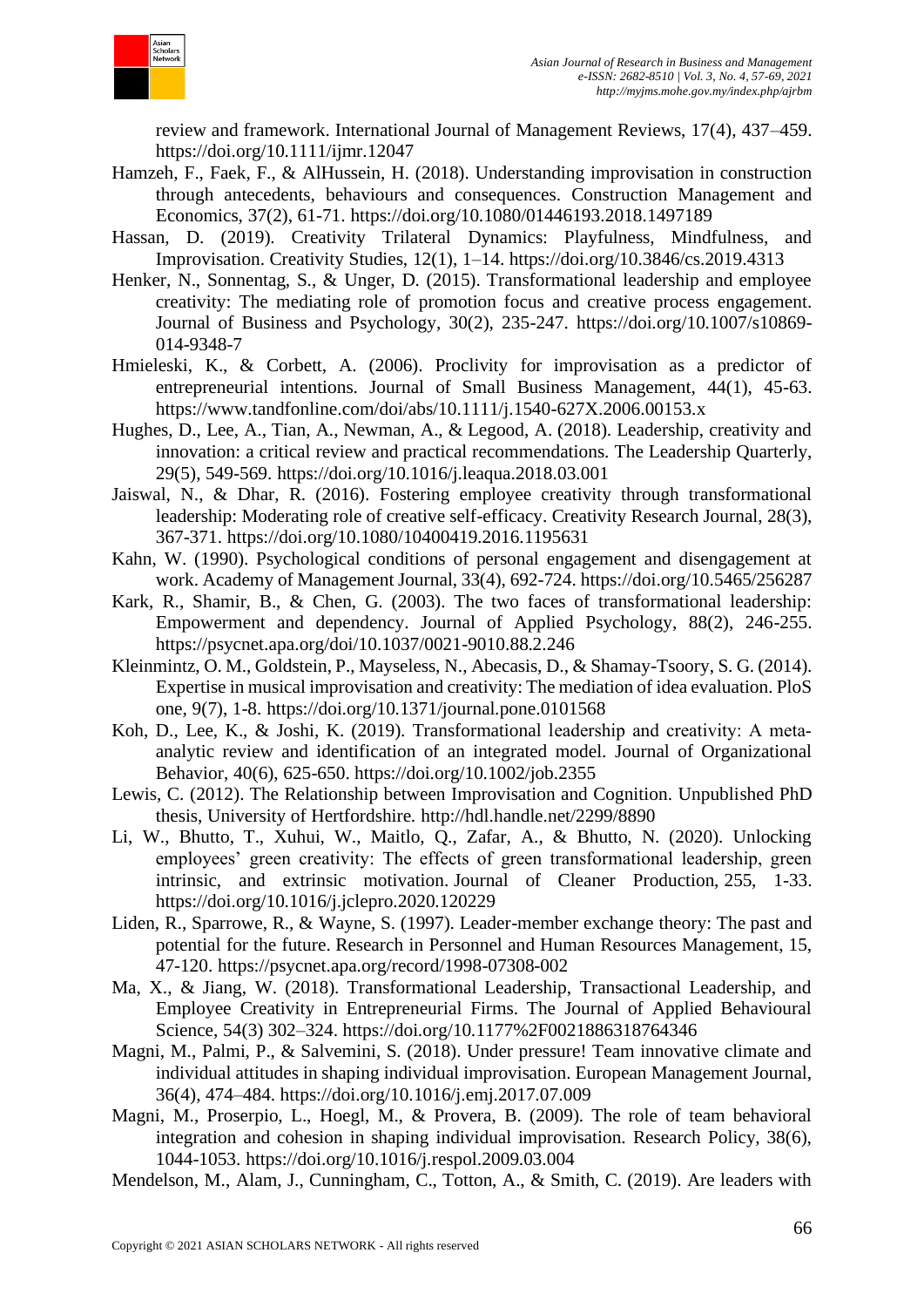

postgraduate degrees perceived to be more transformational? A quasi-experimental field study. Leadership & Organization Development Journal, 40(2), 259-273. https://doi.org/10.1108/LODJ-06-2018-0239

- Miao, R., & Cao, Y. (2019). High-Performance Work System, Work Well-Being, and Employee Creativity: Cross-Level Moderating Role of Transformational Leadership. International Journal of Environmental Research and Public Health, 16(9), 1-24. https://doi.org/10.3390/ijerph16091640
- Miner, A., Bassoff, P., & Moorman, C. (2001). Organizational improvisation and learning: a field study. Administrative Science Quarterly, 46(2), 304-337. https://doi.org/10.2307%2F2667089
- Moorman, C., & Miner, A. (1998). The convergence of planning and execution: Improvisation in new product development. Journal of Marketing, 62(3), 1-20. https://doi.org/10.1177%2F002224299806200301
- Nemkova, E., Souchon, A. & Hughes, P. (2012). Export decision-making orientation: an exploratory study. International Marketing Review, 29(4), 349 – 378. https://doi.org/10.1108/02651331211242610
- Nisula, A. (2015). The relationship between supervisor support and individual improvisation. Leadership & Organization Development Journal, 36(5), 473 – 488. https://doi.org/10.1108/LODJ-07-2013-0098
- Ostafin, B., & Kassman, K. (2012). Stepping out of history: mindfulness improves insight problem solving. Consciousness and Cognition, 21(2), 1031-1036. https://doi.org/10.1016/j.concog.2012.02.014
- Pandey, S., Davis, R., Pandey, S., & Peng, S. (2016). Transformational leadership and the use of normative public values: Can employees be inspired to serve larger public purposes? Public Administration, 94(1), 204-222. https://doi.org/10.1111/padm.12214
- Pavlou, P. A., & El Sawy, O. A. (2010). The "third hand": IT-enabled competitive advantage in turbulence through improvisational capabilities. Information systems research, 21(3), 443-471. https://doi.org/10.1287/isre.1100.0280
- Qu, R., Janssen, O., & Shi, K. (2015). 'Transformational leadership and follower creativity: the mediating role of follower relational identification and the moderating role of leader creativity expectations', The Leadership Quarterly, 26(2), 286–299. https://doi.org/10.1016/j.leaqua.2014.12.004
- Richard, V., Halliwell, W. & Tenenbaum, G. (2017). Effects of an Improvisation Intervention on Elite Figure Skaters' Performance, Self Esteem, Creativity, and Mindfulness Skills. Sport Psychologist, 31(3), 275–287. https://doi.org/10.1123/tsp.2016-0059
- Runco, M., & Jaeger, G. (2012). The standard definition of creativity. Creativity Research Journal, 24(1), 92-96. https://doi.org/10.1080/10400419.2012.650092
- Scott, S., & Bruce, R. (1994). Determinants of Innovative Behavior: A Path Model of Individual Innovation in the Workplace. Academy of Management Journal, 37(3), 580– 607. https://doi.org/10.5465/256701
- Shafi, M., Lei, Z., Song, X., & Sarker, M. N. (2020). The effects of transformational leadership on employee creativity: Moderating role of intrinsic motivation. Asia Pacific Management Review, 25(3), 166-176. https://doi.org/10.1016/j.apmrv.2019.12.002
- Shalley, C. E., Zhou, J., & Oldham, G. R. (2004). The effects of personal and contextual characteristics on creativity: Where should we go from here?. Journal of Management, 30(6), 933-958. https://doi.org/10.1016/j.jm.2004.06.007
- Shamir, B., House, R., & Arthur, M. (1993). The motivational effects of charismatic leadership: self-concept based theory. Organization Science, 4(4), 577–594. https://doi.org/10.1287/orsc.4.4.577
- Shin, S., & Zhou, J. (2003). Transformational Leadership, Conservation, and Creativity: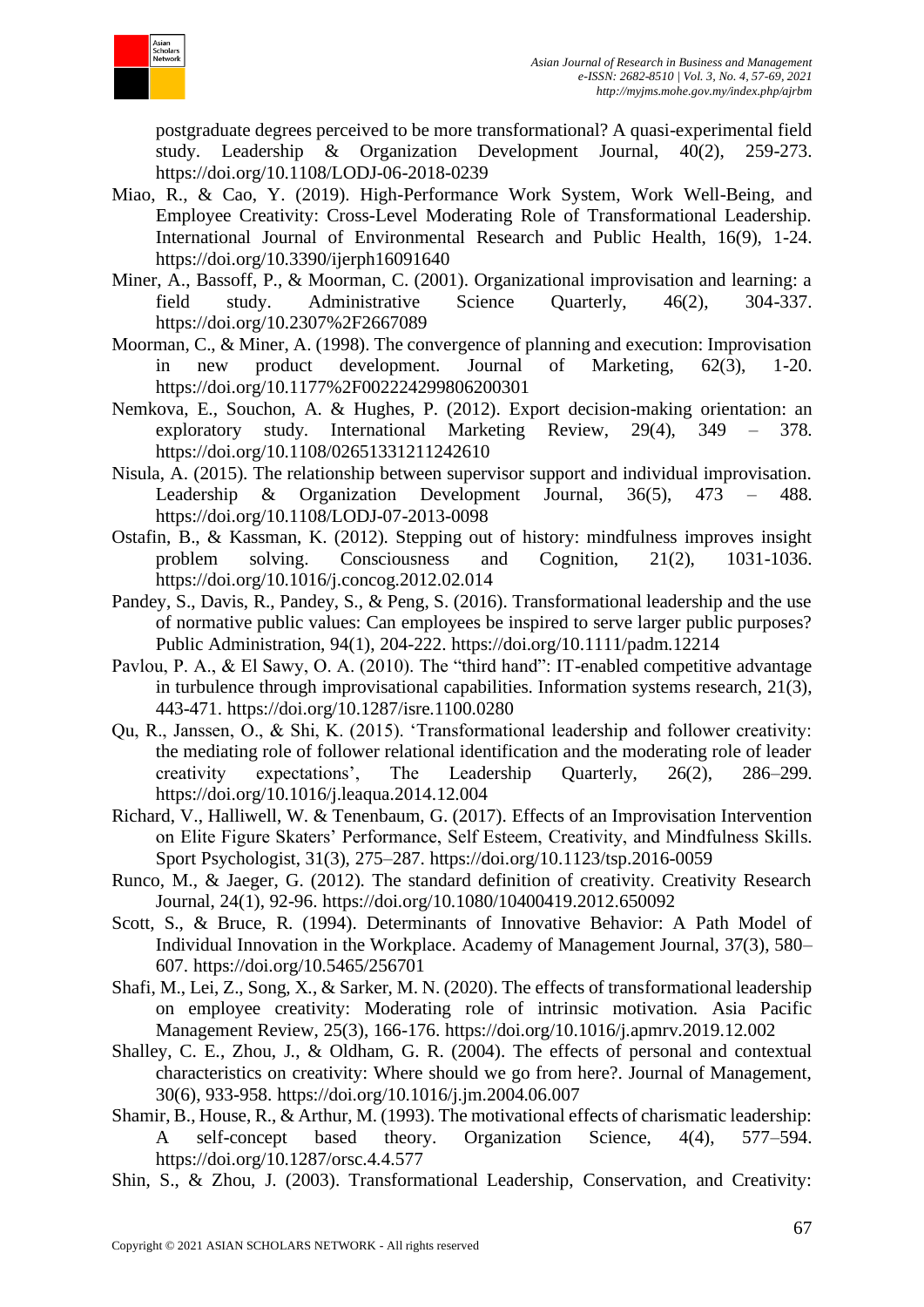

Evidence from Korea. Academy of Management Journal, 46(6), 703-714. https://doi.org/10.5465/30040662

- Si, S., & Wei, F. (2012). Transformational and transactional leaderships, empowerment climate, and innovation performance: A multilevel analysis in the Chinese context. European Journal of Work and Organizational Psychology, 21(2), 299-320. https://doi.org/10.1080/1359432X.2011.570445
- Suifan, T., Abdallah, A., & Al Janini, M. (2018). The impact of transformational leadership on employees' creativity: The mediating role of perceived organizational support. Management Research Review, 41(1), 113-132. https://doi.org/10.1108/MRR-02-2017- 0032
- Tierney, P., & Farmer, S. (2002). Creative self-efficacy: Its potential antecedents and relationship to creative performance. Academy of Management Journal, 45(6), 1137– 1148. https://doi.org/10.5465/3069429
- Tierney, P., Farmer, S., & Graen, G. (1999). An examination of leadership and employee creativity: The relevance of traits and relationships. Personnel Psychology, 52(3), 591– 620. https://doi.org/10.1111/j.1744-6570.1999.tb00173.x
- Tse, H., To, M., & Chiu, W. (2018). When and why does transformational leadership influence employee creativity? The roles of personal control and creative personality. Human Resource Management, 57(1), 145-157. https://doi.org/10.1002/hrm.21855
- Tung, F. (2016). Does transformational, ambidextrous, transactional leadership promote employee creativity? Mediating effects of empowerment and promotion focus. International Journal of Manpower, 37(8), 1250-1263. https://doi.org/10.1108/IJM-09- 2014-0177
- Van Knippenberg, D., & Sitkin, S. (2013). A critical assessment of charismatic transformational leadership research: Back to the drawing board? Academy of Management Annals, 7(1), 1–60. https://doi.org/10.5465/19416520.2013.759433
- Vera, D., & Crossan, M. (2005). Improvisation and innovative performance in teams. Organization Science, 16(3), 203–224. https://doi.org/10.1287/orsc.1050.0126
- Walsh, M. (2017). Mindfulness at Work: Implications for Leaders and Followers (Doctoral Dissertation, Memorial University of Newfoundland). http://research.library.mun.ca/id/eprint/12860
- Wang, G., & Netemeyer, R. G. (2004). Salesperson creative performance: conceptualization, measurement, and nomological validity. Journal of Business Research, 57(8), 805-812. https://doi.org/10.1016/S0148-2963(02)00483-6
- Wang, P., Rode, J., Shi, K., Luo, Z., & Chen, W. (2013). A Workgroup Climate Perspective on the Relationships among Transformational Leadership, Workgroup Diversity, and Employee Creativity. Group & Organization Management, 38(3), 334-360. https://doi.org/10.1177%2F1059601113488163
- Watts, L., Mulhearn, T., Todd, E., & Mumford, M. (2017). Leader idea evaluation and follower creativity: Challenges, constraints, and capabilities. In M. D. Mumford & S. Hemlin (Eds.), Handbook of research on leadership and creativity (pp. 82-99). Cheltenham: Elgar. https://doi.org/10.4337/9781784715465.00012
- Webster, P. (1977). Relationship between creative behavior in music and selected variables as measured in high school students. Journal of Research in Music Education, 27(4), 227– 242. https://doi.org/10.2307%2F3344710
- Weick, K. (1998). Improvisation as a mindset for organizational analysis. Organization Science, 9(5), 543-555. https://doi.org/10.1287/orsc.9.5.543
- Yukl, G. (1998). Leadership in organizations. Englewood Cliffs, NJ: Prentice Hall.
- Zhou, J., & Hoever, I. J. (2014). Research on workplace creativity: A review and redirection. Annual Review of Organizational Psychology & Organizational Behavior, 1(1), 333–